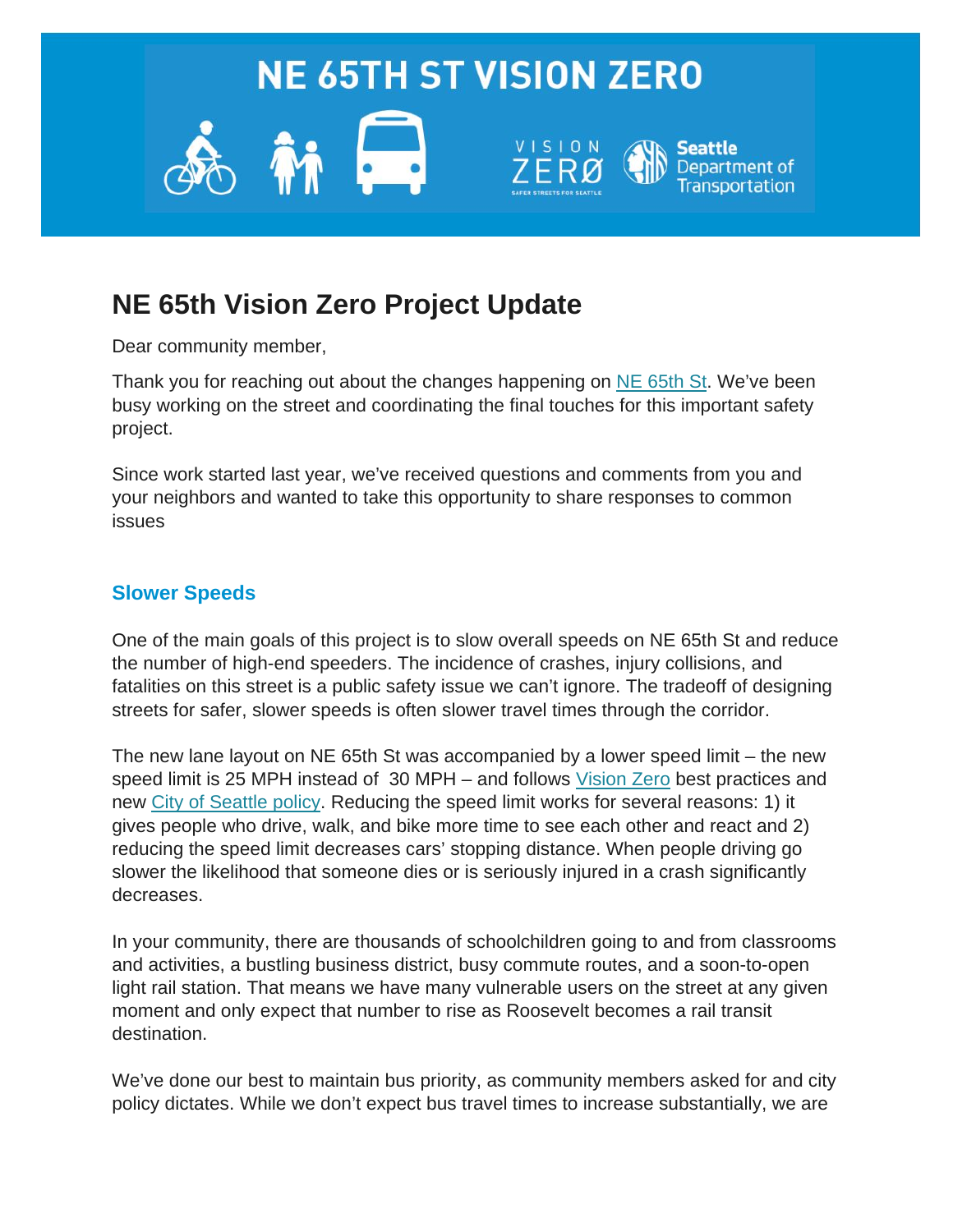working with King County Metro to make sure buses continue to have priority since they move more people more efficiently.

## **New Street Layout**

#### **Request for additional left turn lanes and left turn arrows at traffic signals**

We based our traffic engineering decisions about left-turn lanes and signals on a traffic simulation model using data from how the corridor operated. We have heard community requests for us to revisit decisions and add dedicated left turn arrow signals at many of the NE 65th St intersections.

Based on feedback from community members we made minimal changes east of 20th Ave NE. We modeled the NE 65th St corridor to understand how our changes would impact vehicle flow. We did not change how the intersections of 25th Ave NE and 35th Ave NE operate so we are not currently planning to add left turn signals at these intersections. There also wasn't budget available to reconfigure the signals.

Please note that there is an adjustment period when any new improvement is made to a street, and we understand that working though it can be frustrating. We are monitoring the recent changes closely to ensure the changes are functioning as expected.

#### **Cut-through traffic**

Some residents have reported increased numbers of people driving on residential streets to avoid NE 65th St. We have shared your feedback regarding neighborhood cut-through traffic with the project team and are looking into locations where we can do vehicle volume and speed counts to understand if people are diverting from the arterial street to residential streets. With data, we can learn more about what's happening and consider additional traffic calming proposals.

If you are using residential streets for longer-distance travel, higher speeds, or as a cutthrough, please stop. This isn't how street networks are designed and classified. Commuting and traveling between neighborhoods and business districts is for our arterial streets such as NE 65th St.

## **Space to pass buses serving bus stops**

The new design prevents high-speed travel and weaving behavior and makes travel calmer and more predictable for everyone. Between NE Ravenna Blvd and Roosevelt Way and between 12th Ave NE and 20th Ave NE, we've designed the new travel lanes with enough space for people driving to slowly and safely drive around buses serving bus stops

# **Parking**

## **Parking Edge Lines**

The new parking edge lines along NE 65th St are designed to make vehicle flow more